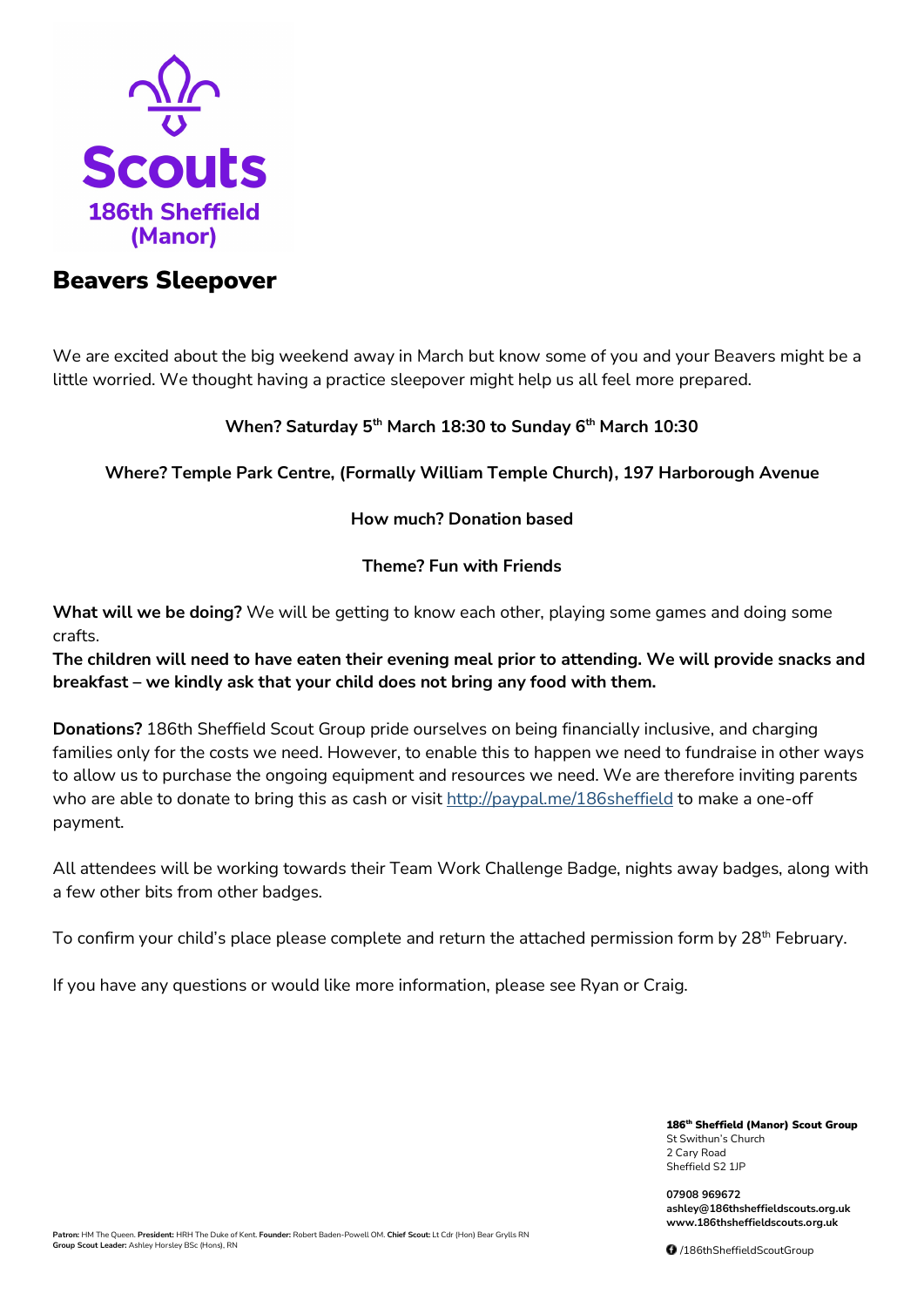## **More detail**

**Getting there:** All members will be required to make their own way to the sleepover.

**Adults on site:** All adults on site will have a suitable DBS check, be registered with the Scout Association and have completed or in process of completing relevant training.

**Named Camp Lead:** Craig Judson (Deputy Group Scout Leader)

**Kit List:** Attached is a kit list that each person will need to bring with them. We will provide breakfast and snacks – **we therefore ask that your child does not bring any food.** If your child does not have any item, please speak to a leader or myself who will have access to spares for children to borrow.

**Times:** Arrival time is 6:30pm on the Saturday and departure is at 10:30am on the Sunday.

**Medications:** All medications required should be clearly labelled and handed to the camp leader at the start of camp. If your child usually takes any medication for ADHD or associated conditions, please ensure this medication comes to camp with your child.

**Cleaning/washing facilities:** There are toilets and basic washing facilities only on this sleepover.

**Electronic devices:** No electronic devices are allowed on this sleepover, this includes mobile phones and game consoles. Should your child need to get in contact with you or you need to speak to your child a mobile phone number will be available during the event: Craig Judson 07784465026

**Food:** We do not allow any items that contain nuts on camp, this is due to allergies of other children and adults. We will not be providing an evening meal, so please ensure your child has eaten before arriving. Snacks and breakfast will be provided. Please do not send your child with any food.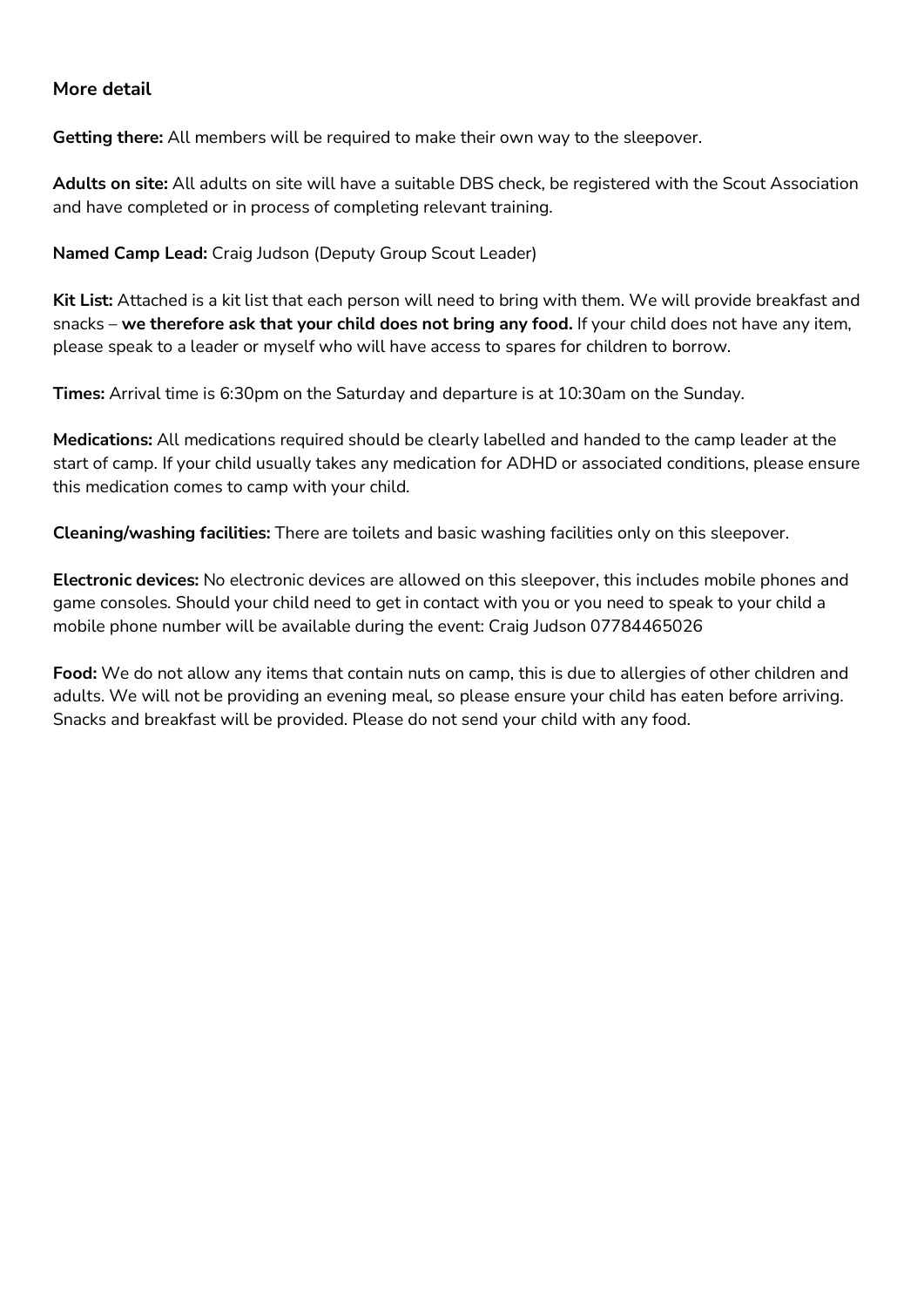# Kit list and the Name: the Name: the Name: the Name of Name of Name of Name of Name of Name of Name of Name of N

## **Send this completed page with your child to camp**

*Please use this kit list as a guide and feel free to alter based on your child's needs and time of year – please remember even in the summer it can get cold at night. We provide plates and cutlery*

## **No electronic devices including mobile phones, No food/sweets/snacks (we will provide)**

- $\Box$  Full uniform, including necker and woggle. Please wear this when arriving
- $\Box$  Camp blanket (Ikea do some low cost fleece ones that are ideal)
- $\Box$  Sleeping bag 3 (minimum) or 4 season (mummy style ideally)
- $\Box$  Sleeping mat self inflating preferable, otherwise foil backed (not an air bed)
- $\Box$  Pillow
- □ A change of clothes
- Warm jumper / hoody
- $\Box$  Pyjamas (trousers and long sleeved-top)
- $\Box$  Toiletries, including baby wipes, hygiene products
- $\Box$  Towel (microfibre ideally)
- $\Box$  Torch and spare batteries (not essential)
- $\Box$  Drinks bottle (refillable)
- $\Box$  Pocket pack of tissues
- $\Box$  Teddy bear or something from home

**We have spare kit available (Sleeping Bags, Sleeping Mats) but we need to know in advance to pack it. Let Craig know by emailing [craig@186thsheffieldscouts.org.uk](mailto:craig@186thsheffieldscouts.org.uk) or text 07784465026**

Younger people may find it easier to have sets of clothes in separate carrier/freezer/food bags.

Please label all items with your child's name

Any medication required must be clearly labelled and given to one of the leaders on arrival.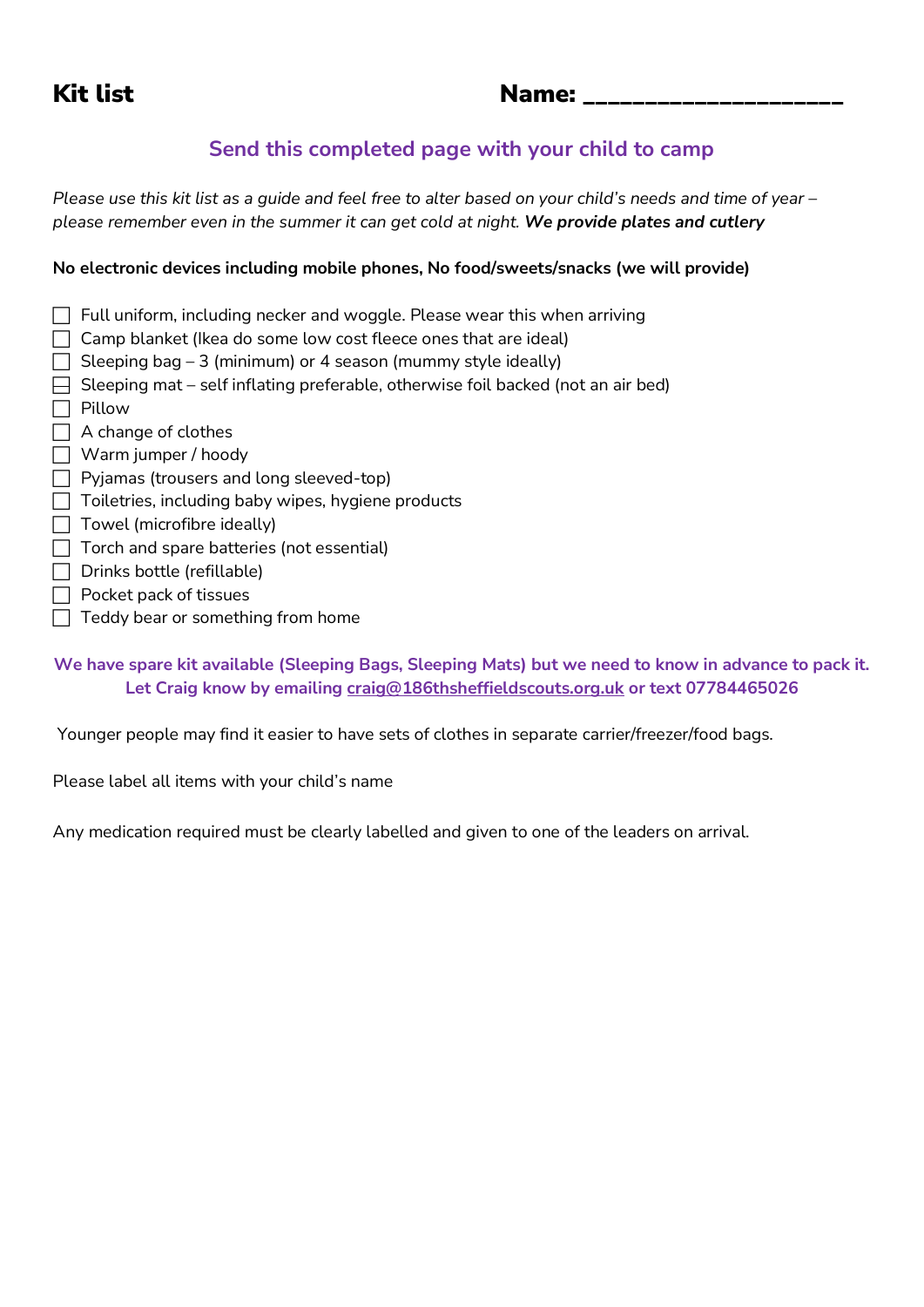Please use this page to write any notes about kit sent – leaders and your child can use this information about the kit whilst on camp

**Send this completed page with your child to camp**